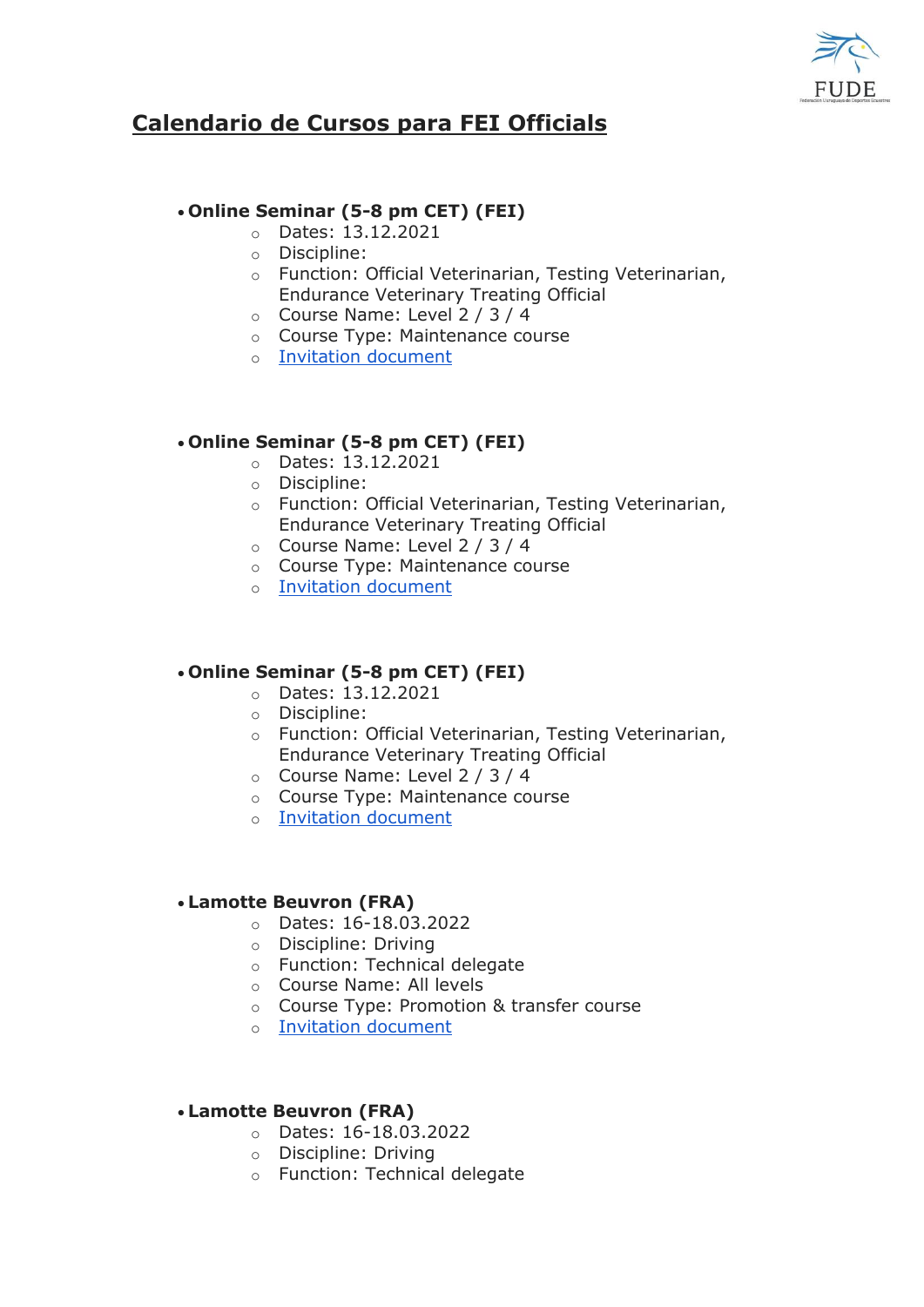- o Course Name: Maintenance Course
- o Course Type: Maintenance course
- o [Invitation document](https://na01.safelinks.protection.outlook.com/?url=https%3A%2F%2Fdata.fei.org%2FUploadFile%2FDownloadInvitationCourse%2F2292&data=04%7C01%7C%7C84f1de9b6543421073c908d9bc3bb3a0%7C84df9e7fe9f640afb435aaaaaaaaaaaa%7C1%7C0%7C637747786890133555%7CUnknown%7CTWFpbGZsb3d8eyJWIjoiMC4wLjAwMDAiLCJQIjoiV2luMzIiLCJBTiI6Ik1haWwiLCJXVCI6Mn0%3D%7C3000&sdata=gPlwMnfajniEuCvlEeFalOF3wHy37oVExvSP942cUtE%3D&reserved=0)

## **Lamotte Beuvron (FRA)**

- o Dates: 18-20.03.2022
- o Discipline: Driving
- o Function: Judge
- o Course Name: All levels
- o Course Type: Promotion & transfer course
- o [Invitation document](https://na01.safelinks.protection.outlook.com/?url=https%3A%2F%2Fdata.fei.org%2FUploadFile%2FDownloadInvitationCourse%2F2293&data=04%7C01%7C%7C84f1de9b6543421073c908d9bc3bb3a0%7C84df9e7fe9f640afb435aaaaaaaaaaaa%7C1%7C0%7C637747786890133555%7CUnknown%7CTWFpbGZsb3d8eyJWIjoiMC4wLjAwMDAiLCJQIjoiV2luMzIiLCJBTiI6Ik1haWwiLCJXVCI6Mn0%3D%7C3000&sdata=DHr%2Br7NKEUaaTIXOul0WNkZ6Io51Tdk6AYHpiVczjI4%3D&reserved=0)

## **Lamotte Beuvron (FRA)**

- o Dates: 18-20.03.2022
- o Discipline: Driving
- o Function: Judge
- o Course Name: Maintenance Course
- o Course Type: Maintenance course
- o [Invitation document](https://na01.safelinks.protection.outlook.com/?url=https%3A%2F%2Fdata.fei.org%2FUploadFile%2FDownloadInvitationCourse%2F2294&data=04%7C01%7C%7C84f1de9b6543421073c908d9bc3bb3a0%7C84df9e7fe9f640afb435aaaaaaaaaaaa%7C1%7C0%7C637747786890143548%7CUnknown%7CTWFpbGZsb3d8eyJWIjoiMC4wLjAwMDAiLCJQIjoiV2luMzIiLCJBTiI6Ik1haWwiLCJXVCI6Mn0%3D%7C3000&sdata=7jbJFJyXiv0RTCSMYm%2BIDC%2FoQq1r3%2FZ2QTjN47tgy3I%3D&reserved=0)

#### **Lamotte Beuvron (FRA)**

- o Dates: 18-20.03.2022
- o Discipline: Driving
- o Function: Course designer
- o Course Name: All levels
- o Course Type: Promotion & transfer course
- o [Invitation document](https://na01.safelinks.protection.outlook.com/?url=https%3A%2F%2Fdata.fei.org%2FUploadFile%2FDownloadInvitationCourse%2F2295&data=04%7C01%7C%7C84f1de9b6543421073c908d9bc3bb3a0%7C84df9e7fe9f640afb435aaaaaaaaaaaa%7C1%7C0%7C637747786890143548%7CUnknown%7CTWFpbGZsb3d8eyJWIjoiMC4wLjAwMDAiLCJQIjoiV2luMzIiLCJBTiI6Ik1haWwiLCJXVCI6Mn0%3D%7C3000&sdata=wdief7b8PhlNSiCFGccliFcMwPouM54cgZJv4VDnqb8%3D&reserved=0)

#### **Lamotte Beuvron (FRA)**

- o Dates: 18-20.03.2022
- o Discipline: Driving
- o Function: Course designer
- o Course Name: Maintenance Course
- o Course Type: Maintenance course
- o [Invitation document](https://na01.safelinks.protection.outlook.com/?url=https%3A%2F%2Fdata.fei.org%2FUploadFile%2FDownloadInvitationCourse%2F2296&data=04%7C01%7C%7C84f1de9b6543421073c908d9bc3bb3a0%7C84df9e7fe9f640afb435aaaaaaaaaaaa%7C1%7C0%7C637747786890153542%7CUnknown%7CTWFpbGZsb3d8eyJWIjoiMC4wLjAwMDAiLCJQIjoiV2luMzIiLCJBTiI6Ik1haWwiLCJXVCI6Mn0%3D%7C3000&sdata=qXhpmBrj13uXFMj%2BS57fY9T%2FoHCaDOGcot7DksLZnhI%3D&reserved=0)

## **Lamotte Beuvron (FRA)**

- o Dates: 18-20.03.2022
- o Discipline: Driving
- o Function: Steward
- o Course Name: All levels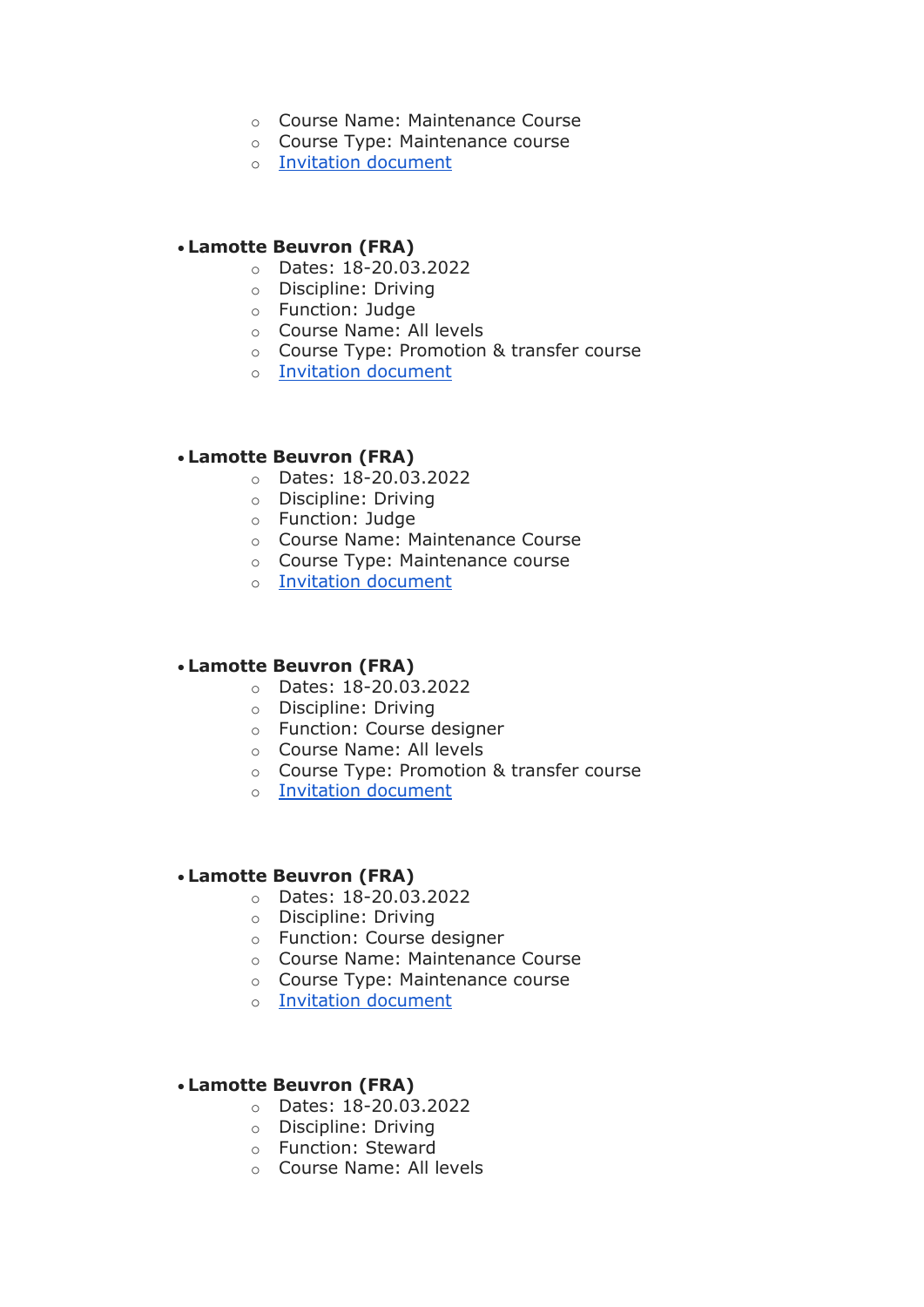- o Course Type: Promotion & transfer course
- o [Invitation document](https://na01.safelinks.protection.outlook.com/?url=https%3A%2F%2Fdata.fei.org%2FUploadFile%2FDownloadInvitationCourse%2F2297&data=04%7C01%7C%7C84f1de9b6543421073c908d9bc3bb3a0%7C84df9e7fe9f640afb435aaaaaaaaaaaa%7C1%7C0%7C637747786890163536%7CUnknown%7CTWFpbGZsb3d8eyJWIjoiMC4wLjAwMDAiLCJQIjoiV2luMzIiLCJBTiI6Ik1haWwiLCJXVCI6Mn0%3D%7C3000&sdata=%2Bh1dJm3M4BNKidQmvJpwtAWIEOrYhxk0F8PChx8t9tg%3D&reserved=0)

## **Lamotte Beuvron (FRA)**

- o Dates: 18-20.03.2022
- o Discipline: Driving
- o Function: Steward
- o Course Name: Maintenance Course
- o Course Type: Maintenance course
- o [Invitation document](https://na01.safelinks.protection.outlook.com/?url=https%3A%2F%2Fdata.fei.org%2FUploadFile%2FDownloadInvitationCourse%2F2298&data=04%7C01%7C%7C84f1de9b6543421073c908d9bc3bb3a0%7C84df9e7fe9f640afb435aaaaaaaaaaaa%7C1%7C0%7C637747786890163536%7CUnknown%7CTWFpbGZsb3d8eyJWIjoiMC4wLjAwMDAiLCJQIjoiV2luMzIiLCJBTiI6Ik1haWwiLCJXVCI6Mn0%3D%7C3000&sdata=xDZxvDE86VPBA0IkmY2jopMXtxr%2FCYwJqbsf%2FPaVbdw%3D&reserved=0)

## **Las Vegas (USA)**

- o Dates: 14.11.2022
- o Discipline: Jumping
- o Function: Steward
- o Course Name: All levels
- o Course Type: Maintenance course
- o [Invitation document](https://na01.safelinks.protection.outlook.com/?url=https%3A%2F%2Fdata.fei.org%2FUploadFile%2FDownloadInvitationCourse%2F2323&data=04%7C01%7C%7C84f1de9b6543421073c908d9bc3bb3a0%7C84df9e7fe9f640afb435aaaaaaaaaaaa%7C1%7C0%7C637747786890173534%7CUnknown%7CTWFpbGZsb3d8eyJWIjoiMC4wLjAwMDAiLCJQIjoiV2luMzIiLCJBTiI6Ik1haWwiLCJXVCI6Mn0%3D%7C3000&sdata=KlmsrNaeSUK8kerW55lYUUlazKYEDqG58fJcoYDTATI%3D&reserved=0)

### **Updated Invitations:**

#### **Online (12-15h CEST) (FEI)**

- o Dates: 18-19.01.2022
- o Discipline: Para Dressage
- o Function: Judge, Steward, Para-Classifier
- o Course Name: All levels
- o Course Type: Forum
- o [Invitation document](https://na01.safelinks.protection.outlook.com/?url=https%3A%2F%2Fdata.fei.org%2FUploadFile%2FDownloadInvitationCourse%2F2318&data=04%7C01%7C%7C84f1de9b6543421073c908d9bc3bb3a0%7C84df9e7fe9f640afb435aaaaaaaaaaaa%7C1%7C0%7C637747786890173534%7CUnknown%7CTWFpbGZsb3d8eyJWIjoiMC4wLjAwMDAiLCJQIjoiV2luMzIiLCJBTiI6Ik1haWwiLCJXVCI6Mn0%3D%7C3000&sdata=omYb2O6hO%2FZK2xQOvqXPmCTNVrnl4Ri2mqP%2BdT7HIIk%3D&reserved=0)

#### **Campo de Mayo (ARG)**

- o Dates: 10-13.03.2022
- o Discipline: Eventing
- o Function: Course designer, Judge, Technical delegate
- o Course Name: Level 2
- o Course Type: Promotion & transfer course
- o [Invitation document](https://na01.safelinks.protection.outlook.com/?url=https%3A%2F%2Fdata.fei.org%2FUploadFile%2FDownloadInvitationCourse%2F2316&data=04%7C01%7C%7C84f1de9b6543421073c908d9bc3bb3a0%7C84df9e7fe9f640afb435aaaaaaaaaaaa%7C1%7C0%7C637747786890183526%7CUnknown%7CTWFpbGZsb3d8eyJWIjoiMC4wLjAwMDAiLCJQIjoiV2luMzIiLCJBTiI6Ik1haWwiLCJXVCI6Mn0%3D%7C3000&sdata=EHKEI4l3pDnH413qIVtwRM09mTzr8qAiF5e1vFBp384%3D&reserved=0)

## **Campo de Mayo (ARG)**

- o Dates: 10-13.03.2022
- o Discipline: Eventing
- o Function: Course designer, Judge, Technical delegate